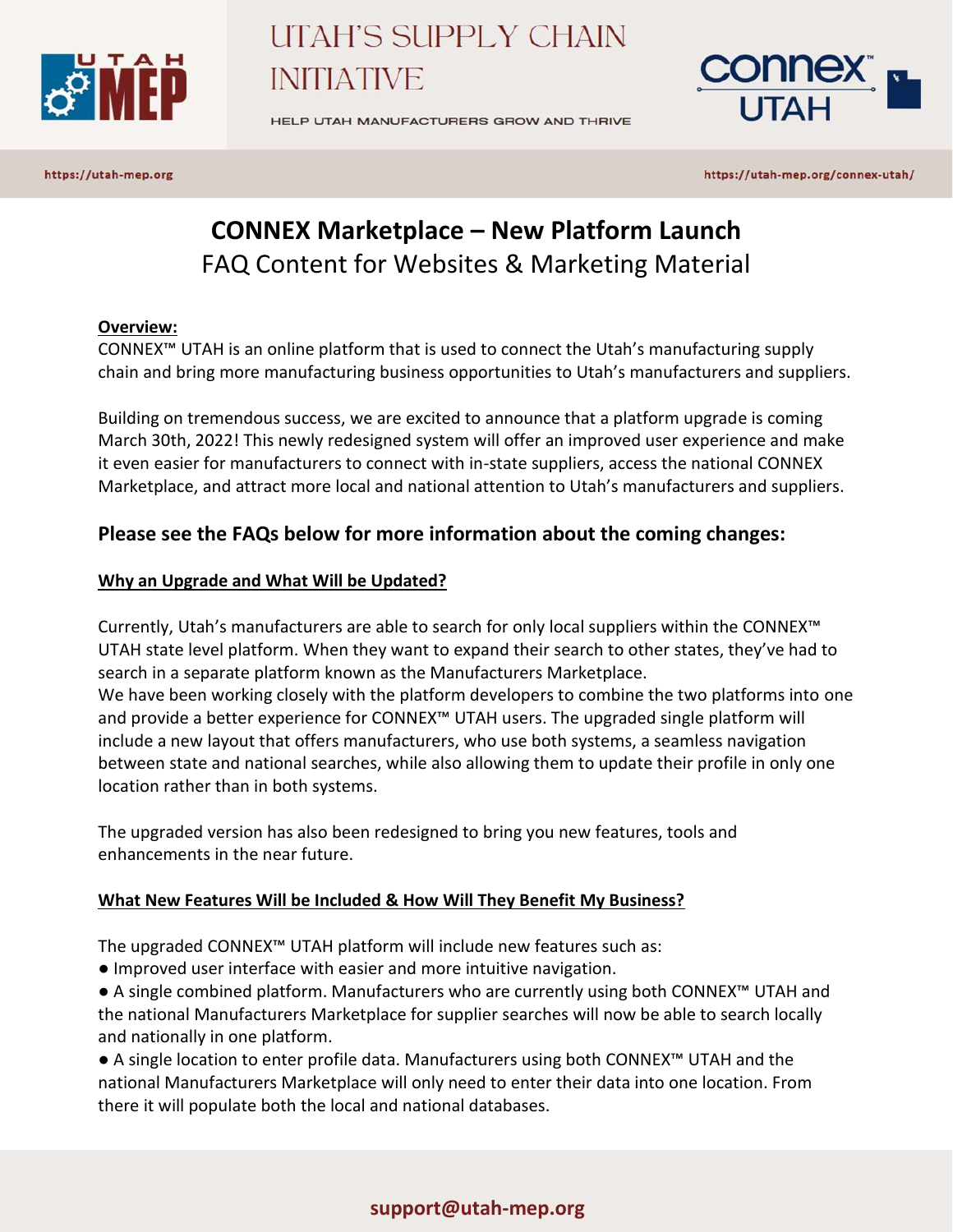

HELP UTAH MANUFACTURERS GROW AND THRIVE



### https://utah-mep.org

https://utah-mep.org/connex-utah/

- Access to see and respond to manufacturers needs in other states all within a single platform (\*with national access subscription).
- Improved Exchange Center listings management (postings, notifications, responses, etc.)
- Improved supply chain visualization tools.
- Added R&D functionality to facilitate collaboration between industry and researchers.

### **When Will the New Version Launch?**

The upgrades will be implemented within CONNEX™ UTAH on March 30, 2022.

### **Will There be Any Downtime or Outages?**

Yes, there will be a few minor interruptions to the current system. Here are the details:

● New Data Freeze: Beginning March 18th, 6:00pm (MT) there will be a new data freeze. Updates to your profile and other properties will not be saved as we begin implementing upgrades to the platform. If you choose to make any changes between March 18th and 30th, they will not appear in the updated system and will need to be manually added to your profile on the 30th.

● Planned Downtime: The complete system will be down for two (2) days on March 28th and 29<sup>th</sup> prior to the new system going live on March 30th.

### **What Do I Need to Do to Prepare for the Update?**

Nothing! Your account and data will automatically transfer to the new platform. Current subscriptions will not be affected, including promotions and free trials that you may have subscribed to. All of the heavy lifting will be done by us and the development team.

### **Will the New Version Have a Different Name?**

CONNEX™ UTAH is provided as part of the national Connex Marketplace platform. You may see it referred to as Connex Marketplace, however both names refer to the same platform. CONNEX™ UTAH is provided within the state by the Utah MEP and the State of Utah as a supply chain resource for Utah's manufacturers.

### **Will There be Any Changes to the Login Process?**

Yes, you will see three changes to the login process. First to reduce issues related to having similar usernames across the new nationally integrated platform, you will now use the email address associated with your profile as your username.

Second, because we highly value the security of your data, we cannot access your encrypted password and therefore your password will remain the same. If you have forgotten your password, there will be a link to reset your password.

Finally, CONNEX™ UTAH will have a new domain name. The URL will automatically redirect this new ConnexMarketplace.com domain after March 30th.

## **support@utah-mep.org**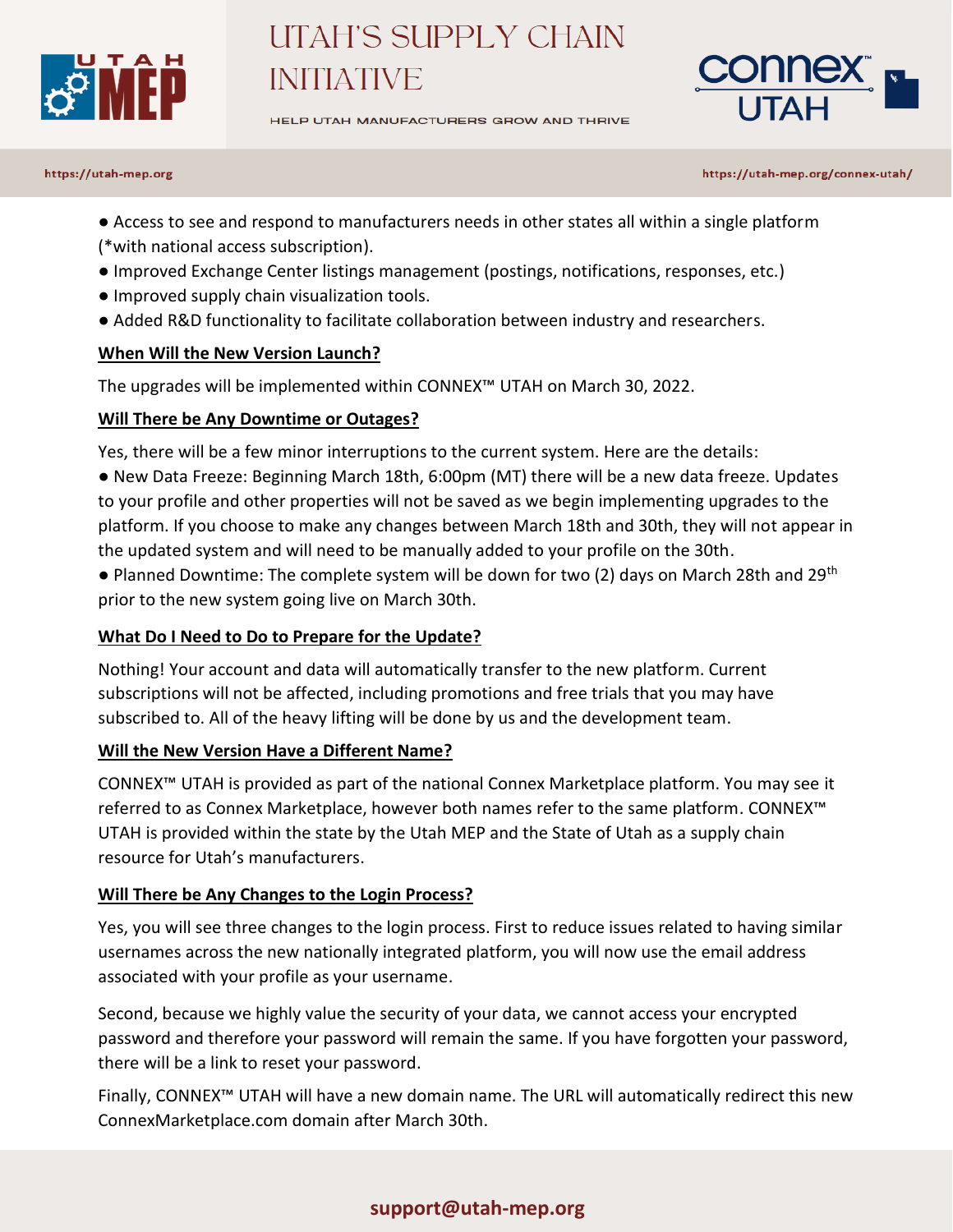

HELP UTAH MANUFACTURERS GROW AND THRIVE



### https://utah-mep.org

https://utah-mep.org/connex-utah/

### **Will There be New Charges with the Upgraded Platform?**

No. CONNEX™ UTAH will remain free to Utah's manufacturers and suppliers through a partnership with the Utah MEP and the State of Utah. If you had previously subscribed to the national Manufacturers Marketplace (either paid or via a promotion) your national access will remain intact in the upgraded system.

### **Will My Current Discount Codes for National Access Still Work with the New Platform?**

Yes, if you subscribed to the national Manufacturers Marketplace platform through a state promotion, or used another discount code, your discount will remain intact throughout the life of the promotion.

### **Will There be More Upgrades Coming Soon to CONNEX™ UTAH?**

Yes! Some of the new features coming soon will be:

● A service provider portal for manufacturers to find non-manufacturing services such as legal, consulting and technology providers. (Note: Service providers will NOT be able to search for, or have access to, Manufacturer's profile data.)

- Workforce portal to better connect you with workforce resources.
- Dashboard views of your most relevant features.
- Additional supply chain enhancements such as risk analysis.
- And more!

## **Will I Still be Able to Expand My Supplier Search to the National Database in the Updated System?**

Yes. Because the platform has been updated to seamlessly integrate both state and national access, if you are currently subscribed to national access, or if you become a new subscriber, you will see both state and national suppliers in your search results. If you are not subscribed to the national access functionality of CONNEX™ UTAH, you will only see results from within the state. For more information about subscribing to national access, please see below.

### **How do I Subscribe to National Access Functionality in the Updated System?**

National access requires a subscription upgrade by an admin user within your company profile. This is typically a \$500 annual fee (per company, per location.) However, many times there are promotions offered through the State of Utah. If you are already subscribed, either through a promotion or paid subscription, your national access will remain the same in the upgraded system. If you would like to become a new subscriber to national access, you can upgrade the subscription for your organization at any time.

### **support@utah-mep.org**